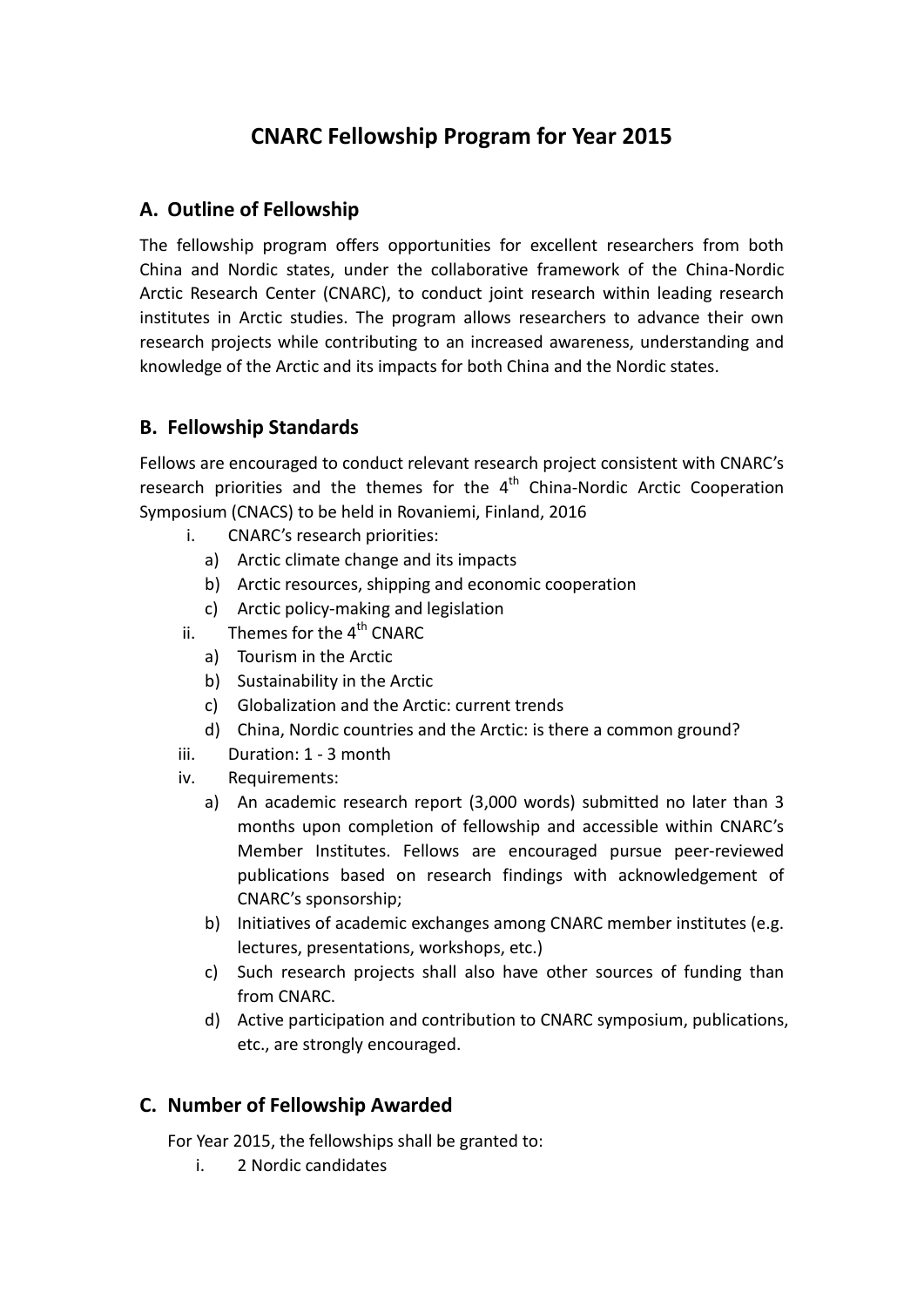#### ii. 2 Chinese candidates

Successful candidates shall choose to conduct the fellowship during the following period: October  $15^{th}$  2015 – May  $15^{th}$  2016

## **D. Terms of Award**

- 1. For Nordic fellows to conduct research in Chinese host member institutes:
	- i. Office and lunch provided by the host institute
	- ii. Monthly stipend (RMB, tax incl.) according to standard of China's State Administration of Foreign Experts Affairs:

| Academic Rank       | Allowance | Living Expenses | Total  |
|---------------------|-----------|-----------------|--------|
| Professor           | 9,000     | 18,000          | 27,000 |
| Associate-Professor | 8,000     | 17,000          | 25,000 |
| Assistant-Professor | 7,000     | 15,000          | 22,000 |

iii. Nordic fellows shall firstly register at Polar Research Institute of China (sponsor of fellowship) upon arrival and withdraw the monthly stipends.

- 2. For Chinese fellows to conduct research in Nordic host institutes
	- i. Round-trip air ticket (Economy Class)
	- ii. Monthly stipend (tax incl.) according to standard of China's Ministry of Finance:

| Academic Rank       | Denmark    | Finland | Iceland     | Norway     | Sweden     |
|---------------------|------------|---------|-------------|------------|------------|
| Professor/          | 12,000     | 1,800   | 1,800       | 13,000     | 15,000     |
| Associate-Professor | <b>DKK</b> | EURO    | <b>EURO</b> | <b>NOK</b> | <b>SEK</b> |
| Assistant-Professor | 9,500      | 1,300   | 1,100       | 11,000     | 13,000     |
|                     | <b>DKK</b> | EURO    | <b>EURO</b> | <b>NOK</b> | <b>SEK</b> |

iii. Nordic host institutes shall be encouraged to provide convenient working facilities, domestic travelling, and local logistic supports to satisfy the basic life and academic activities of the visiting scholar(s).

# **E. Application procedure for the program**

1. Candidate Eligibility

Candidate for the Fellowship Shall:

- i. Be based at or employed by member institutes of CNARC; or be a citizen from and employed by accredited relevant research institutes in China and the Nordic states;
- ii. Have more than two-year research experience relevant to the Arctic research
- 2. Materials to be submitted
	- i. Application form to be filled and signed by candidate
	- ii. A letter of recommendation from any member institute of CNARC
	- iii. A notice of acceptance from a host institute (which should be a member institute of CNARC or a relevant organization nominated by a member institute within its given country)
- 3. Candidate shall submit the application and related documents by email to